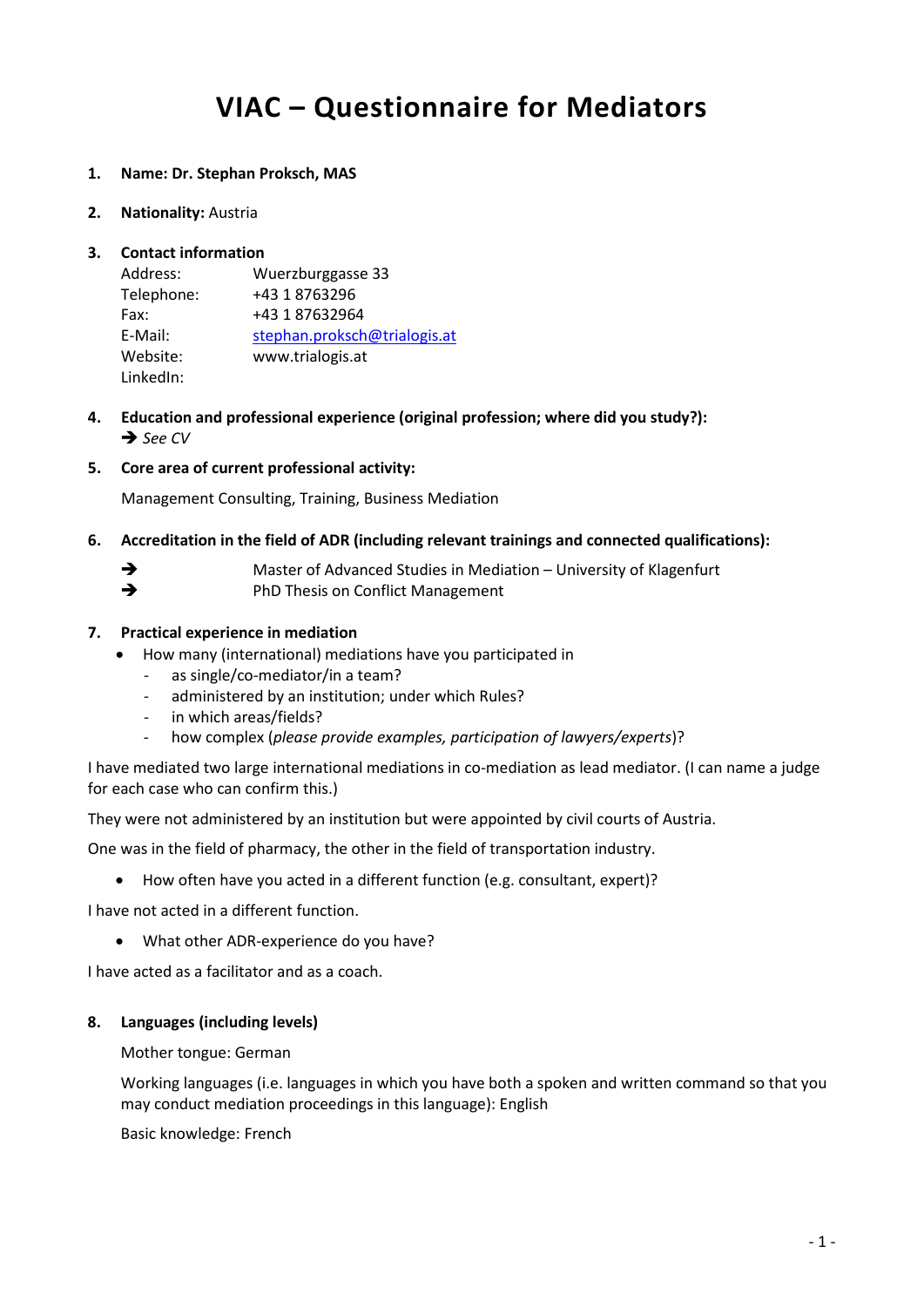## **9. Style of mediation**

*Where do you see yourself? Please tick box as appropriate or indicate your preferred style.*

I think my style of mediation can be described as "facilitative" mediation.



*©* Alexander, Nadja (2011) "The Mediation Meta-Model - the realities of mediation practice," *ADR Bulletin*: Vol. 12: No. 6, Article 5. Available at[: http://epublications.bond.edu.au/adr/vol12/iss6/5;](http://epublications.bond.edu.au/adr/vol12/iss6/5) *see also here for a detailed description of the 6 mediation styles.*

#### **10. Please describe aspects of your personality which could be interesting to clients you are going to mediate; what would former clients emphasize in your work?**

- Business minded, Goal oriented, Searching for Pragmatic Solutions
- Skillful in handling escalated and emotionally challenging situations
- Special Competence in Group Dynamics (Member of the Austrian Association of Group Dynamics, ÖGGO)

#### **11. Publications and other activities in ADR related matters (e.g. training sessions, seminars, conferences, articles and others):**

#### **Books:**

- Conflict Management by Stephan Proksch, Springer Verlag, 2016 <http://www.springer.com/de/book/9783319318837>
- Konfliktmanagement im Unternehmen by Stephan Proksch, Springer Verlag, 2013 <http://www.springer.com/de/book/9783642356889>

#### **Articles:**

- Risiken eines Fluges ohne Co-Pilot oder: ein Plädoyer für die Co-Mediation by Stephan Proksch; Erschienen in: ZKM, Zeitschrift für Konfliktmanagement, Köln 2016
- Liquidation eines Traditionsunternehmens: Beschreibung eines großen Mediationsfalles by Stephan Proksch; Erschienen in: ZKM, Zeitschrift für Konfliktmanagement, Köln 2013

(among others)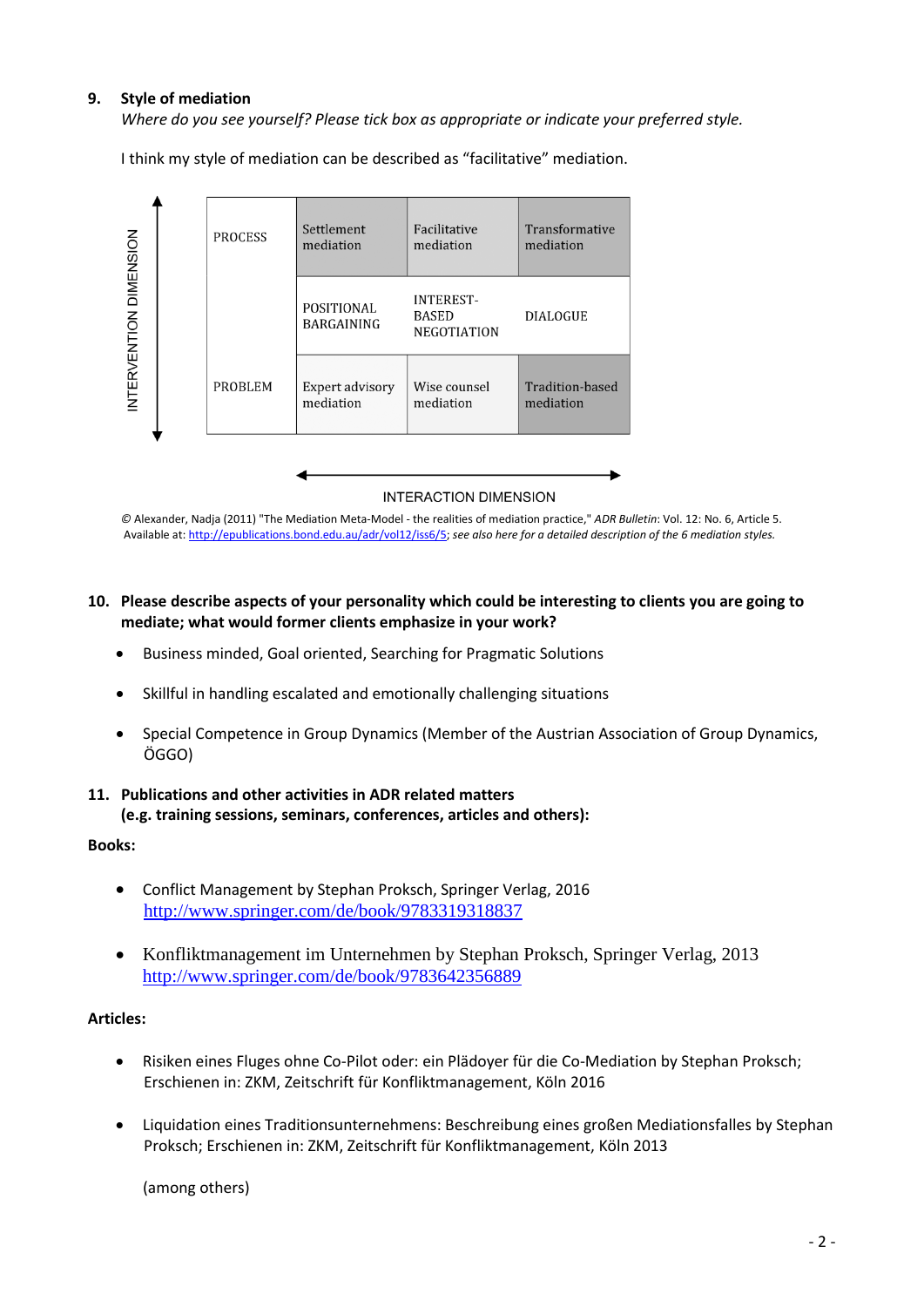## **Training:**

- Trainer and academic director of the mediation course for consultants of the "Incite" academy of the Austrian Chamber of Commerce.
- Trainer for Mediation for the University of Graz, Arge Bildungsmanagement, Fachhochschule Wien and other institutions.

## **12. Memberships in mediation institutions / functions in mediation institutions/organizations:**

- Co-Founder and Member of the "Experts Group Wirtschaftsmediation" [\(www.wirtschaftsmediation.cc\)](http://www.wirtschaftsmediation.cc/); 2004-2013 chairman of this organization.
- Member of "Partners Global" (www.partnersglobal.org), an Organization to promote peaceful democratic change in society, affiliated with JAMS.
- Member of the ÖBM (Österreichischer Bundesverband für Mediation)
- **13. Special expertise or specializations (***please list a maximum of three***) in your ADR-practice:**
	- Workplace Conflicts
	- Team and Group Conflicts
	- Business Disputes of all Kind

## **14. Soft Skills (e.g. intercultural competences):**

- Skillful in handling escalated and emotionally challenging situations
- Capable of managing, leading and mediation small and large groups
- Intercultural Competence (especially USA and Germany since I have lived in both countries)

## **15. How do you ensure your professional quality (e.g. coaching, practice supervision, etc)?**

- Peer-Supervision at regular intervals
- Regular participation at seminars and trainings
- Participation at Congresses and Conventions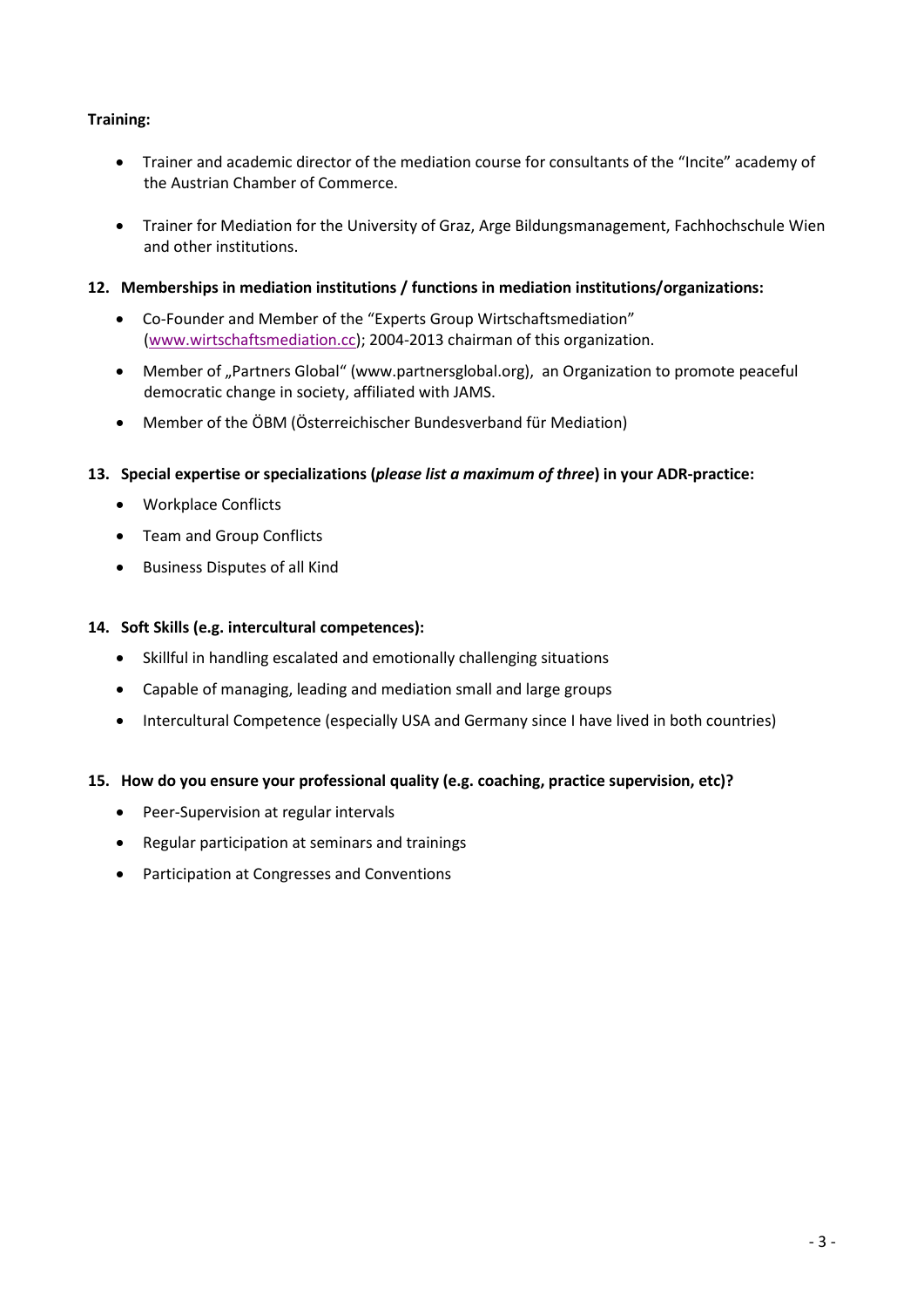## **16. Date of birth: 7.3.1968**

I have completed this questionnaire to the above to the best of my knowledge and believe it is accurate. I understand that the above information will be used for VIAC's internal use and may be given to interested persons or may be published on VIAC's website.

**Registrat** 

Vienna, 6.7.2016

Date and signature